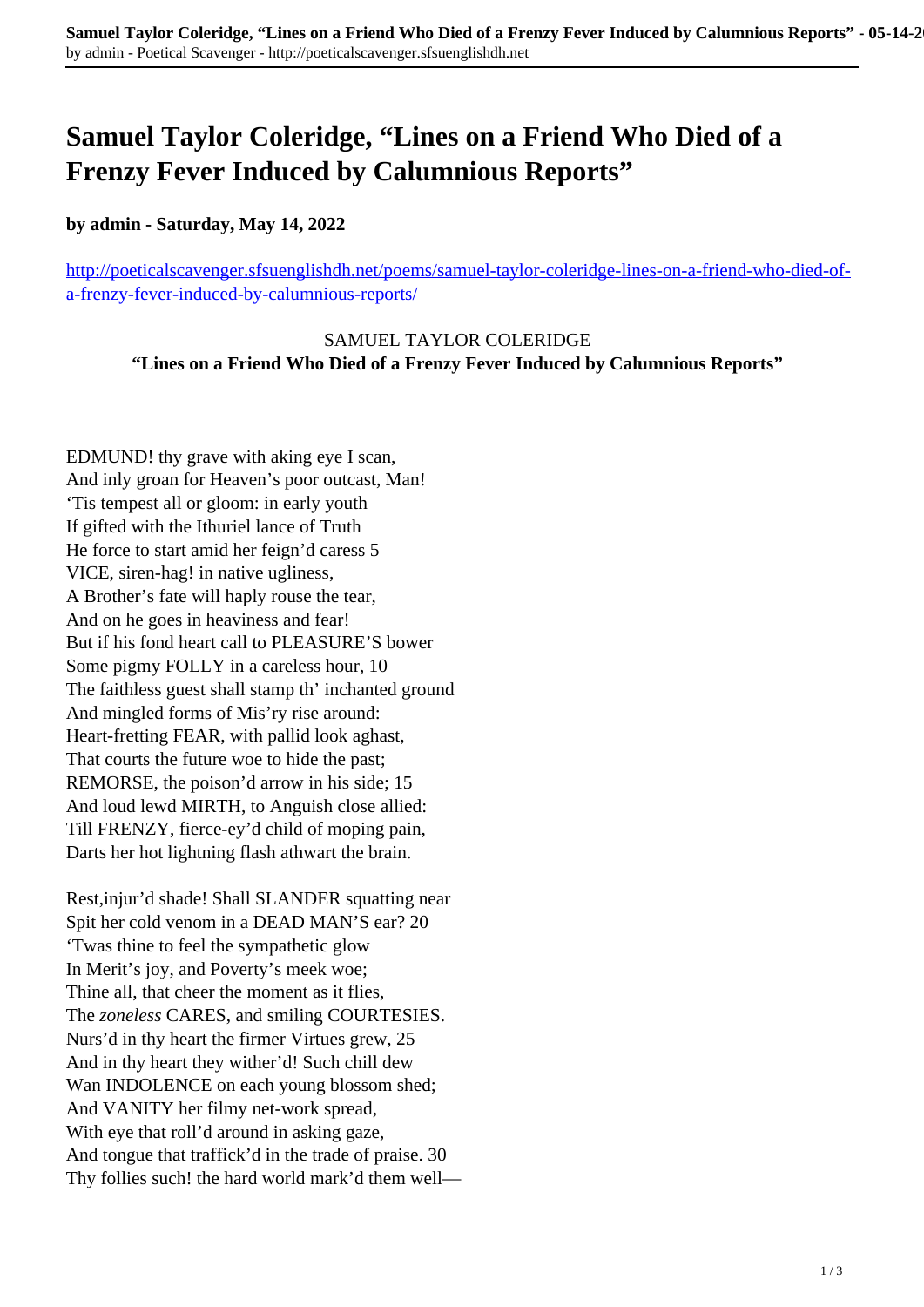Were they more wise, the PROUD who never fell? Rest, injur'd shade! the poor man's prayer of praise On heaven-ward wing thy wounded soul shall raise.

As oft at twilight gloom thy grave I pass, 35 And sit me down upon its recent grass, With introverted eye I contemplate Similitude of soul, perhaps of — Fate! To me hath Heaven with bounteous hand assign'd Energic Reason and a shaping mind, 40 The daring ken of Truth, the Patriot's part, And Pity's sigh, that breathes the gentle heart— Sloth-jaundic'd all! and from my graspless hand Drop Friendship's precious pearls, like hour glass sand. I weep, yet stoop not! the faint anguish flows, 45 A dreamy pang in Morning's fev'rish doze.

Is this pil'd Earth our Being's passless mound? Tell me, cold grave! is Death with poppies crown'd? Tir'd Centinel! mid fitful starts I nod, And fain would sleep, though pillow'd on a clod! 50

## **NOTES:**

**Title** *Frenzy* "Mental derangement; delirium" (*OED*); *Calumnious* "Slanderous, defamatory" (*OED*).

- **1** *aking* Aching.
- **2** *inly* Inwardly.
- **4** *Ithuriel* Angel from John Milton's *Paradise Lost* (1667); associated with truth.
- **9** *bower* "A vague poetic word for an idealized abode" (*OED*).
- **13** *pallid* "Pale, esp. from illness, shock, etc." (*OED*).
- **18** *athwart* "Across in various directions" (*OED*).
- **27** *Wan* "Faded, sickly… unhealthily pale" (*OED*); *INDOLENCE* "Love of ease… slothfulness" (*OED*).
- **41** *ken* "Mental perception, recognition" (*OED*).
- **49** *Centinel* "Sentinel; one who or something which keeps guard" (*OED*).
- **50** *clod* "A lump of earth or clay adhering together" (*OED*).